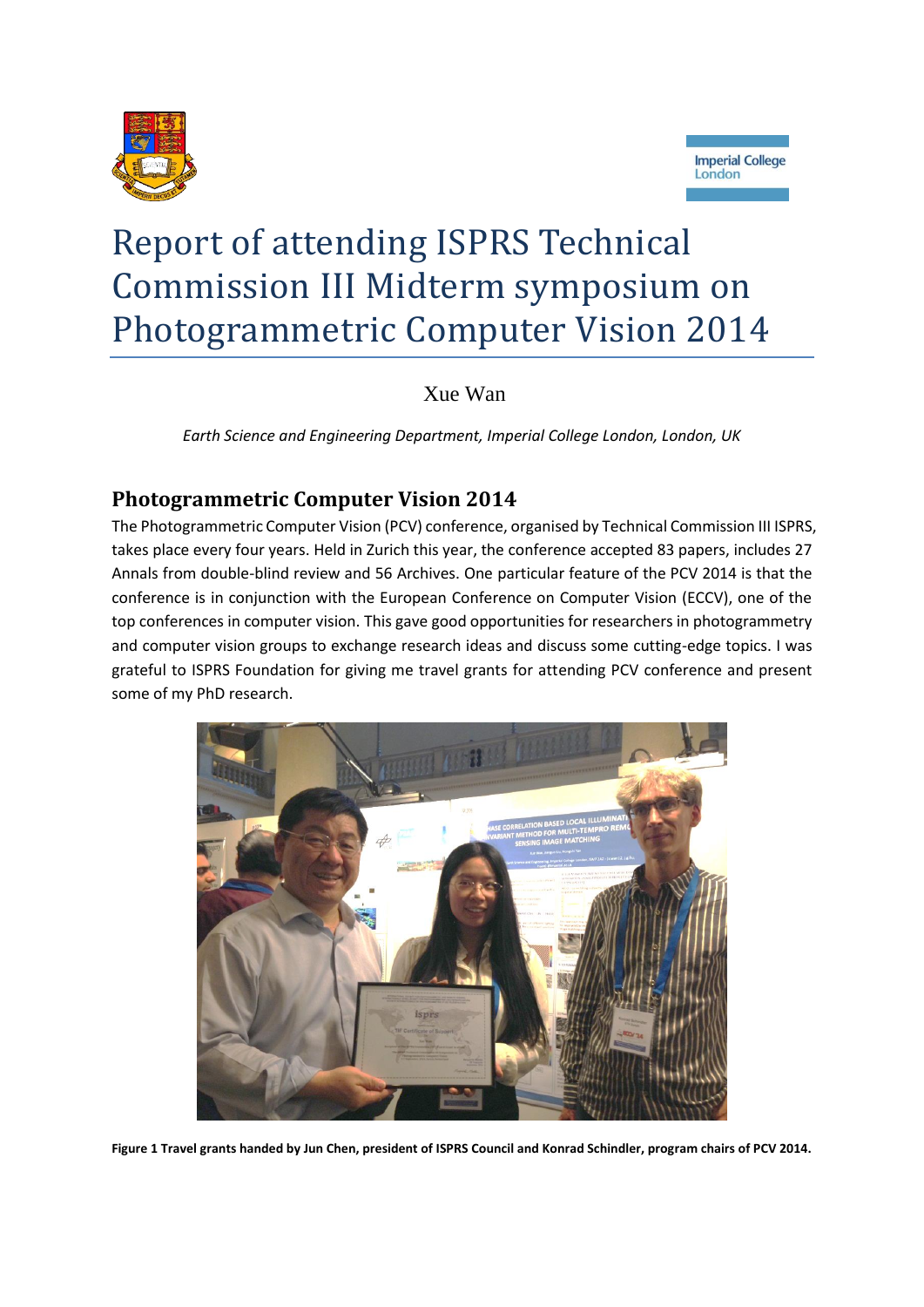I was particularly keen on the research of image matching using multiple sources images in the PCV and ECCV conference. Traditional photogrammetry is based on stereo images which taken from the same sensor with a fixed base-line, however, a number of new sensors have been developed these years, for example Cube satellites, Unmanned Aerial Vehicles (UAV), planetary rovers and even smart phones. The capability of multi-source image matching enables wider applications of remote sense data. I was inspired by the oral session 4 'Pose Estimation' which comprised web-shared landscape image matching [\[1\]](#page-2-0), automatic marker-based geo-referencing using UAV images [\[2\]](#page-2-1) and georeferencing of heritage using old analog aerial photographs [\[3\]](#page-2-2).

#### **My poster at PCV 2014**

Within the poster session, I presented some of my PhD research titled '*Phase Correlation Based Local Illumination-invariant Method for Multi-temporal Remote Sensing Image Matching*'. This paper aims at image matching under significantly different illumination conditions, especially illumination angle changes, without prior knowledge of lighting conditions. We proved the robustness of Phase Correlation (PC) towards local illumination variation, and then generated a disparity map (shown in [Figure 2\(](#page-1-0)c)) from multi-illumination angle stereo pairs as illustrated i[n Figure 2\(](#page-1-0)a) and (b) that disparity maps demonstrated high fidelity to the original DEM, [Figure 2\(](#page-1-0)d), and the Normalised Correlation Coefficient (NCC) between the two is 0.96. A DEM generation experiment was carried out using an aerial image from Bluesky [\(Figure 3\(](#page-1-1)a)) and a Geoeye satellite image [\(Figure 3\(](#page-1-1)b)) of Cranfied, UK, under different solar illumination conditions. [Figure 3\(](#page-1-1)c) is a 3D perspective view of draping the aerial image on the generated disparity map, which shows that the PC matching algorithm is quite robust to reconstruct the overall 3D terrain surface correctly from this multi-sensor/season non-conventional stereo image pair though there are considerable errors in area of trees that change greatly in different seasons.









(a) Winter (b) Summer (c) Disparity map (d) Original DEM

**Figure 2 Disparity map generation from winter and summer terrain shading images**

<span id="page-1-1"></span><span id="page-1-0"></span>

**Figure 3 DEM generation from multi-source remote sensing images**